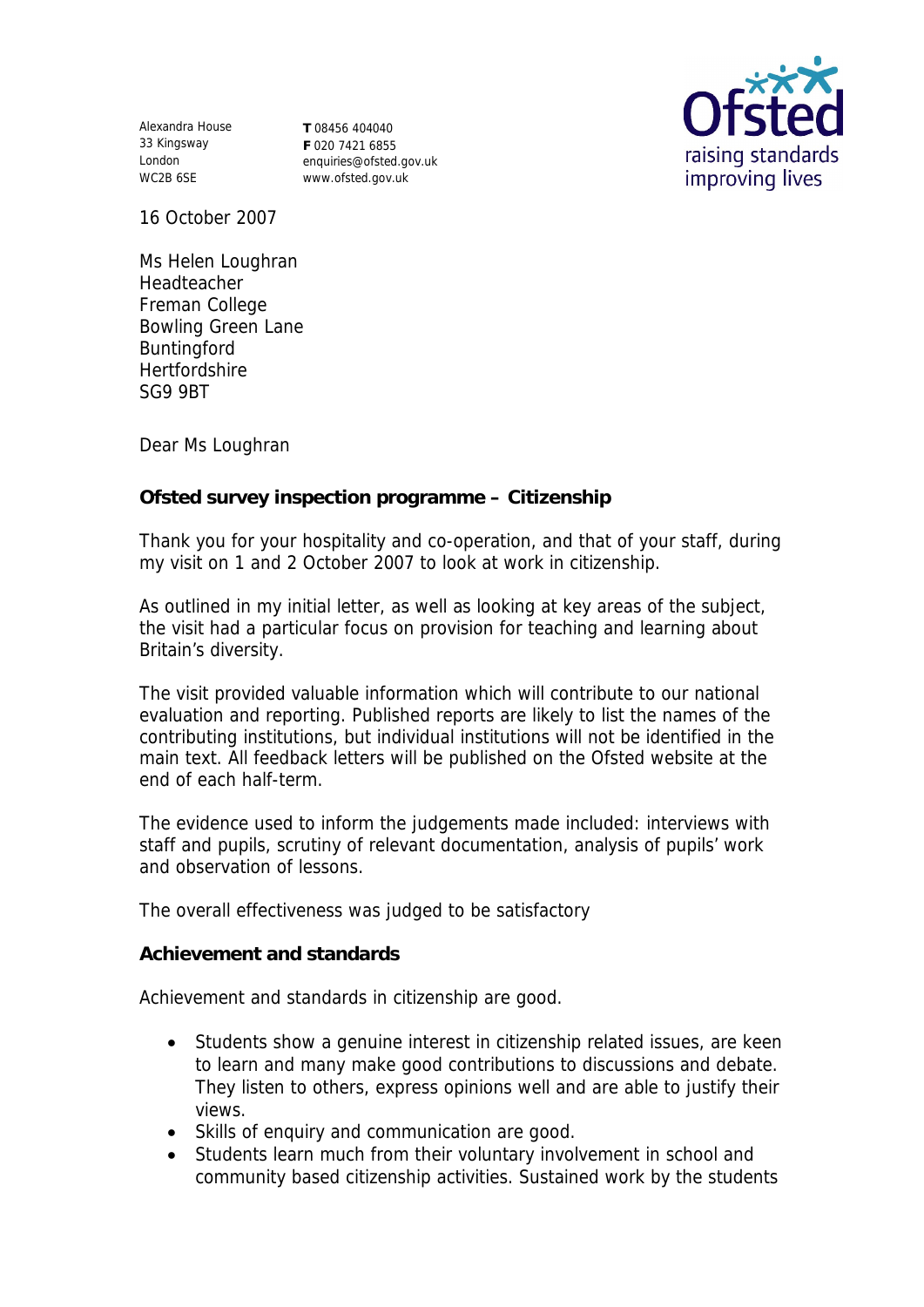who sit on the Buntingford Youth Council enabled them to plan a youth survey, research and publish the findings and engage with the local MP about the recommendations.

- Similarly, long standing work with 'Amnesty' involves a large core group in campaigning on issues of inequality and injustice.
- Student progress between Key Stages 3 and 4 is insufficiently differentiated.

**Quality of teaching and learning** 

The quality of teaching and learning is good.

- Subject teachers plan for and succeed in meeting many citizenship objectives in their areas. In many lessons teachers introduced and explained concepts such as exploitation, power, fair pay, philanthropy, child labour.
- Much teaching, especially teacher led questioning, supports the learning of pupils of all abilities.
- Students are accustomed to self and peer evaluation within the school. Self assessment in citizenship would be strengthened if students had a better understanding of the curriculum. Teacher assessment is underdeveloped.
- There are insufficient opportunities for pupils to write in citizenship.
- Year 12 community service is used to good effect with teachers and students evaluating the experiences well. Students were able to consider social issues arising from the various placements in health, charitable, educational or social settings. Other good examples of students learning from participation and responsible action include year 12 students opting to take on leadership roles.

## **Quality of the curriculum**

The quality of the curriculum is satisfactory.

- An audit has mapped National Curriculum coverage against subjects and enrichment activities. This provides an acceptable starting point but falls short of the comprehensive audit needed. As a result of this, and a lack of understanding by staff, citizenship is not yet sufficiently distinct or coherent.
- Some schemes of work and lesson plans make explicit citizenship links but the overall approach is inconsistent.
- The 'knowledge and skills' aspect of the curriculum is satisfactory and 'enquiry and communication' good. The participation and responsible action strand is strong across the school.
- Recent curricular developments are gradually bringing citizenship more centre stage, in particular through a series of day themed events. These arose in response to teacher requests to cover learning areas in more detail including business and enterprise, fair trade and global poverty. Students and staff have responded to these activities well.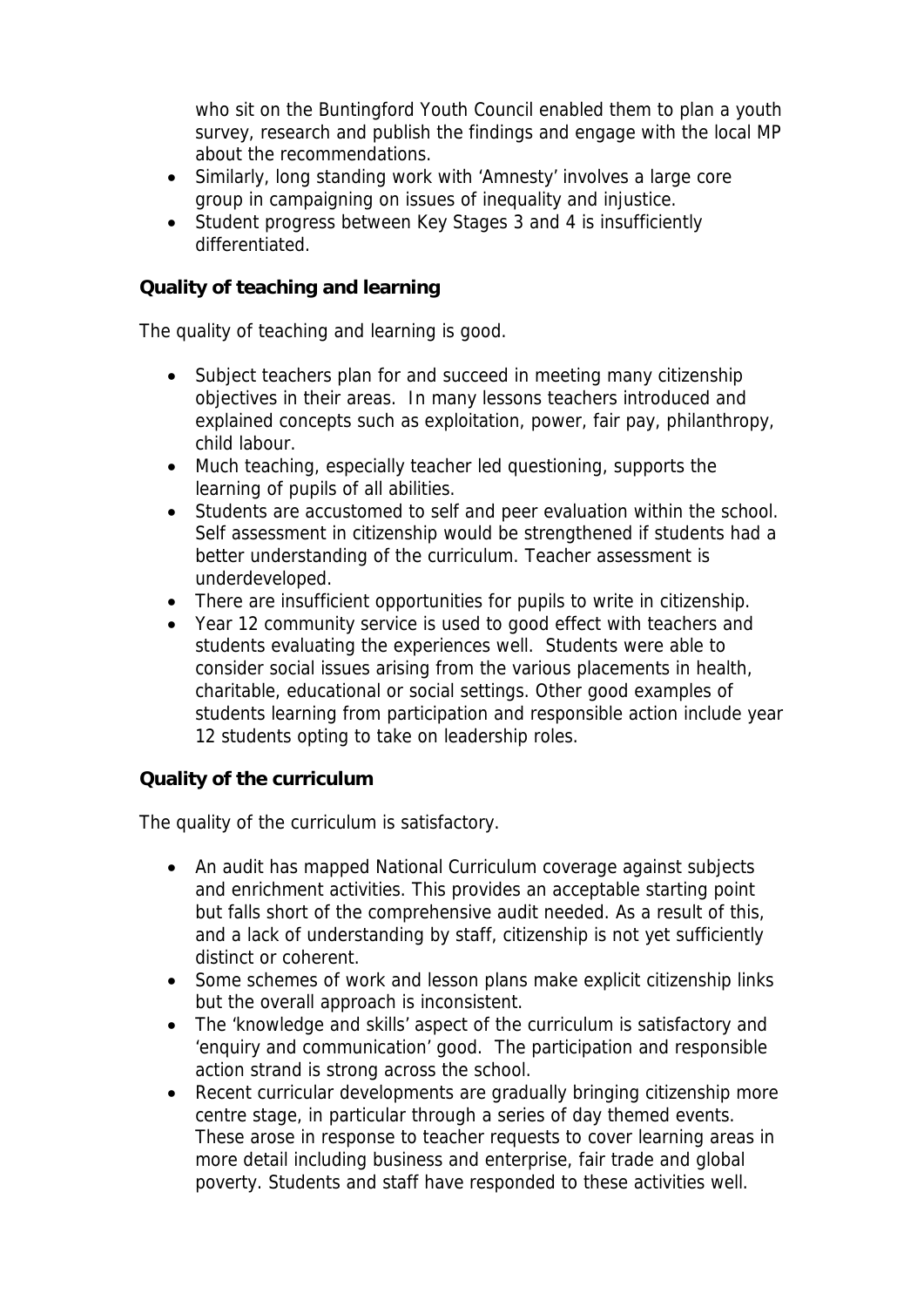**Leadership and management of citizenship**

Leadership and management are satisfactory

- Managers have noted the need for more coherence in the delivery of citizenship but progress has been too slow thus far. Curriculum developments indicate a willingness to introduce greater flexibility in the timetable to enable coverage of citizenship topics.
- Curriculum leadership is satisfactory. The co-ordinator has built on the previous 'learning for life' programme, encouraged curriculum areas to accommodate citizenship to a degree and introduced some relevant developments. However, overall there is limited subject specific specialist knowledge.
- Staff development has been insufficient to enable teachers to fully understand the programme of study and implement a cross curricular approach.
- Debate and discussion on controversial issues is encouraged by managers with, for example, relative poverty, culture and race readily tackled.
- The school's partner middle schools are due to take over the delivery of Key Stage 3 and managers are mindful of the opportunity this presents to improve progression and coherence in the citizenship curriculum.

**Subject issue: provision for teaching and learning about Britain's diversity is good.**

Students debate freely, with the more able more readily inclined to engage in issues. Teachers have a generally good level of awareness about diversity but with some more adept than others at creating topical links in their teaching, so enabling students to consider diversity and its impact. History and General Studies both succeeded in this respect. A day event on the theme of culture encouraged a good response. The school has made good use of provocative outside speakers to fire debate and discussion. Students are keen to consider wider diversity issues including sexuality.

## **Inclusion**

The school ethos is demonstrably inclusive. Teachers take good account of the different abilities of students and draw on a variety of teaching styles; visual, reflective and group centred. Enrichment activities involve a good cross section of students and the school council structure enables broad representation by young people.

**Areas for improvement, which we discussed, included:**

- taking steps to increase staff understanding of the citizenship programme of study
- developing student assessment
- increasing opportunities for writing in citizenship